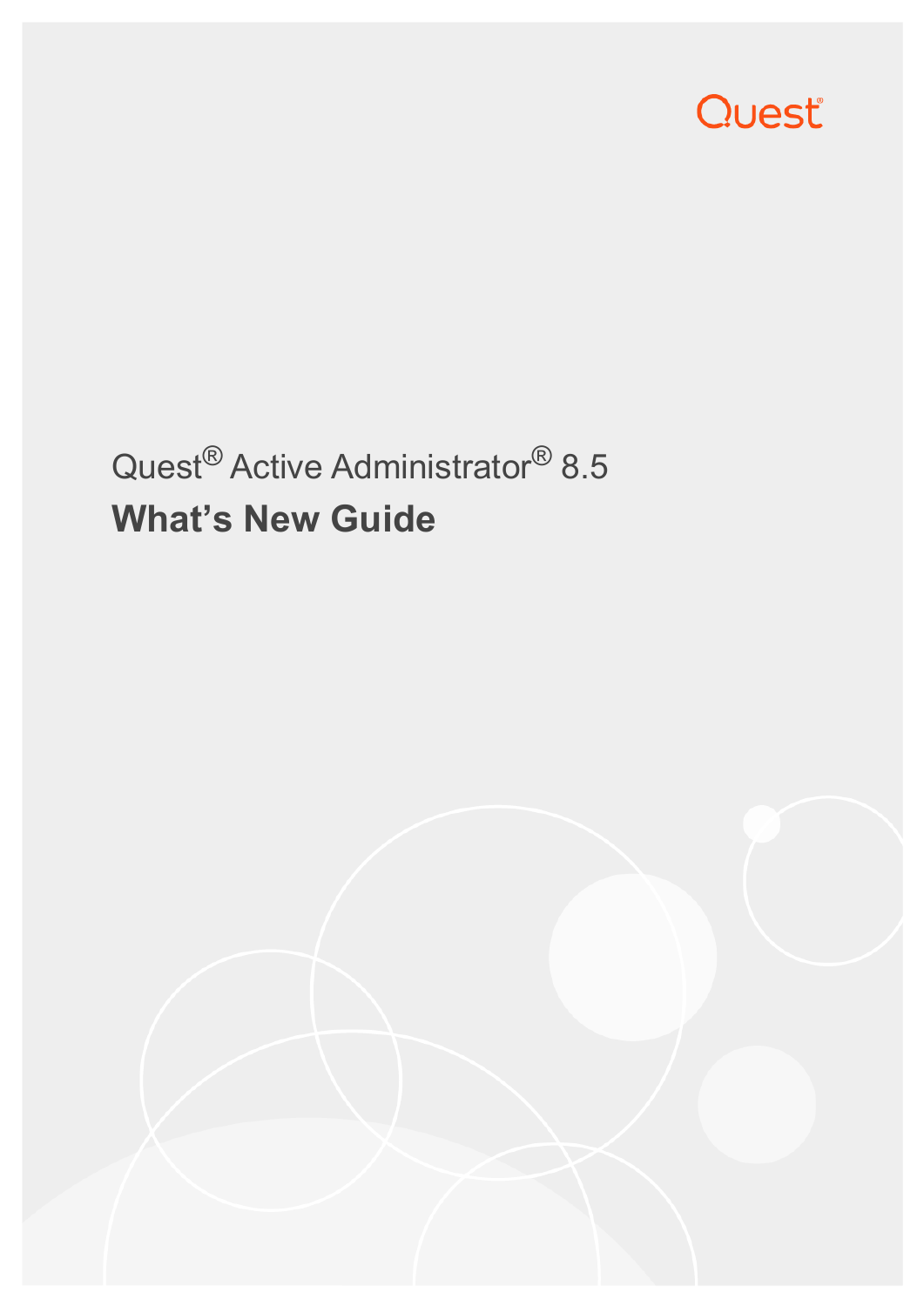#### **© 2020 Quest Software Inc.**

#### **ALL RIGHTS RESERVED.**

This guide contains proprietary information protected by copyright. The software described in this guide is furnished under a software license or nondisclosure agreement. This software may be used or copied only in accordance with the terms of the applicable agreement. No part of this guide may be reproduced or transmitted in any form or by any means, electronic or mechanical, including photocopying and recording for any purpose other than the purchaser's personal use without the written permission of Quest Software Inc.

The information in this document is provided in connection with Quest Software products. No license, express or implied, by estoppel or otherwise, to any intellectual property right is granted by this document or in connection with the sale of Quest Software products. EXCEPT AS SET FORTH IN THE TERMS AND CONDITIONS AS SPECIFIED IN THE LICENSE AGREEMENT FOR THIS PRODUCT, QUEST SOFTWARE ASSUMES NO LIABILITY WHATSOEVER AND DISCLAIMS ANY EXPRESS, IMPLIED OR STATUTORY WARRANTY RELATING TO ITS PRODUCTS INCLUDING, BUT NOT LIMITED TO, THE IMPLIED WARRANTY OF MERCHANTABILITY, FITNESS FOR A PARTICULAR PURPOSE, OR NON-INFRINGEMENT. IN NO EVENT SHALL QUEST SOFTWARE BE LIABLE FOR ANY DIRECT, INDIRECT, CONSEQUENTIAL, PUNITIVE, SPECIAL OR INCIDENTAL DAMAGES (INCLUDING, WITHOUT LIMITATION, DAMAGES FOR LOSS OF PROFITS, BUSINESS INTERRUPTION OR LOSS OF INFORMATION) ARISING OUT OF THE USE OR INABILITY TO USE THIS DOCUMENT, EVEN IF QUEST SOFTWARE HAS BEEN ADVISED OF THE POSSIBILITY OF SUCH DAMAGES. Quest Software makes no representations or warranties with respect to the accuracy or completeness of the contents of this document and reserves the right to make changes to specifications and product descriptions at any time without notice. Quest Software does not make any commitment to update the information contained in this document.

If you have any questions regarding your potential use of this material, contact:

Quest Software Inc. Attn: LEGAL Dept. 4 Polaris Way Aliso Viejo, CA 92656

Refer to our website [\(https://www.quest.com](https://www.quest.com)) for regional and international office information.

#### **Patents**

Quest Software is proud of our advanced technology. Patents and pending patents may apply to this product. For the most current information about applicable patents for this product, please visit our website at [https://www.quest.com/legal.](https://www.quest.com/legal)

#### **Trademarks**

Quest, Active Administrator, and the Quest logo are trademarks and registered trademarks of Quest Software Inc. For a complete list of Quest marks, visit <https://www.quest.com/legal/trademark-information.aspx>. All other trademarks and registered trademarks are property of their respective owners.

#### **Legend**

**CAUTION: A CAUTION icon indicates potential damage to hardware or loss of data if instructions are not followed.**

**IMPORTANT NOTE**, **NOTE**, **TIP**, **MOBILE**, or **VIDEO:** An information icon indicates supporting information.f

Active Administrator What's New Guide Updated - December 2020 Software Version - 8.5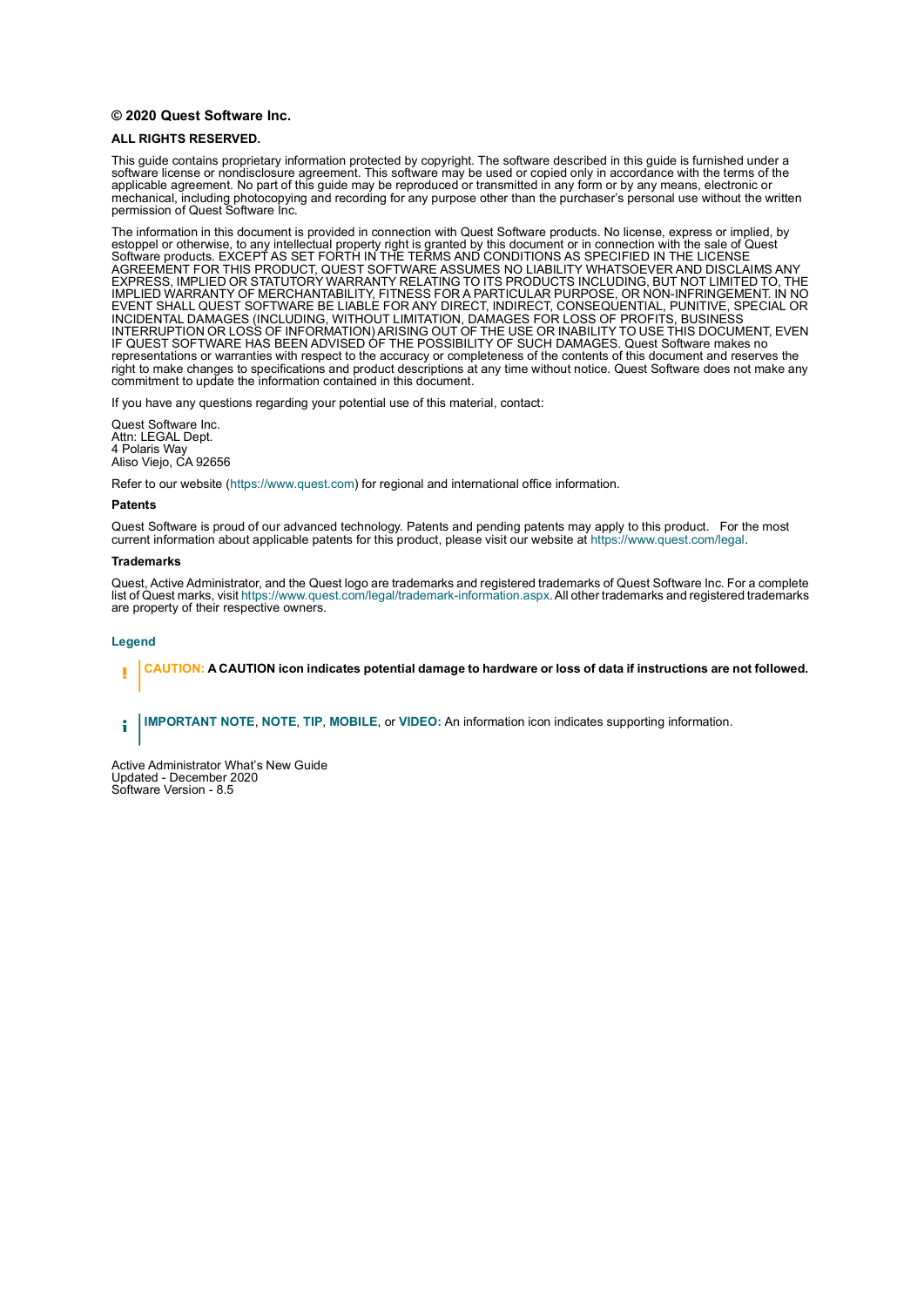# **Contents**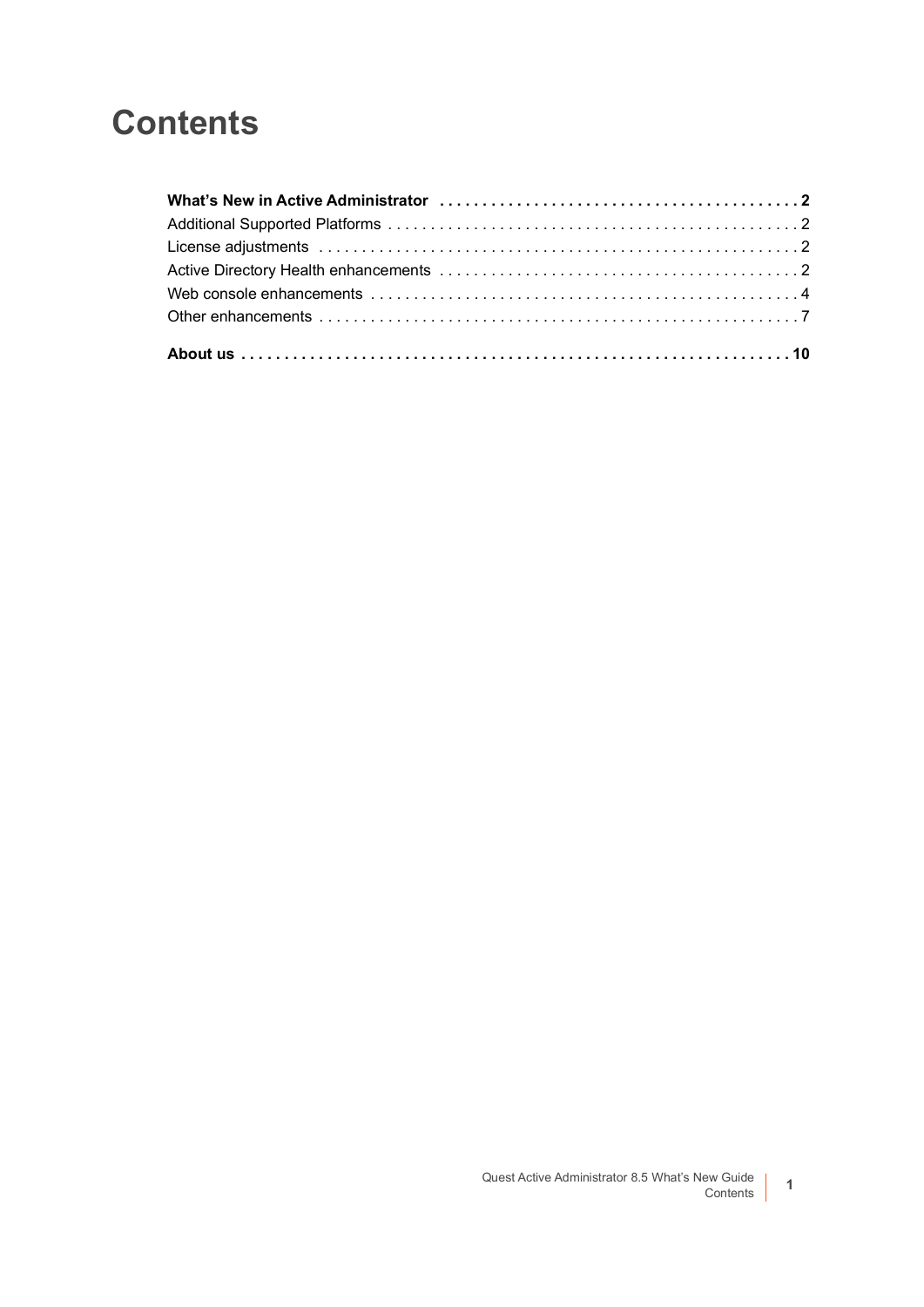# <span id="page-3-0"></span>**What's New in Active Administrator**

Active Administrator<sup>®</sup> 8.5 is the latest release of Quest Software's complete solution for managing Microsoft<sup>®</sup> Active Directory<sup>®</sup> health, delegation, accounts, GPOs, recovery and security auditing, and certificate and DNS management. This document provides a highlight of these improvements.

**NOTE:** The Certificate Management, Azure Active Directory, DNS Management, and Active Directory Health modules each require a license in addition to the license for Active Administrator.

This document highlights key features new in this release. For more information about these or any features, see the *Quest Active Administrator 8.5 User Guide*.

#### **Topics**

- **•** [Additional Supported Platforms](#page-3-1)
- **•** [New Required Software](#page-3-2)
- **•** [Active Directory Health enhancements](#page-4-0)
- **•** [Web console enhancements](#page-4-1)
- **•** [Other enhancements](#page-5-0)

# <span id="page-3-1"></span>**Additional Supported Platforms**

The following platforms are now supported in Active Administrator.

- **•** Windows Defender Credential Guard
	- **NOTE:** Active Administrator can run in environments that have Windows Defender Credential Guard f. enabled. Due to compatibility issues with the Autorun utility, Active Administrator must be installed manually using the Active Administrator 8.5 Server.MSI file found with the installation CD or download package.

# <span id="page-3-2"></span>**New Required Software**

The following software is required for Active Administrator 8.5.

**•** Microsoft® .NET Framework 4.7.2

**1**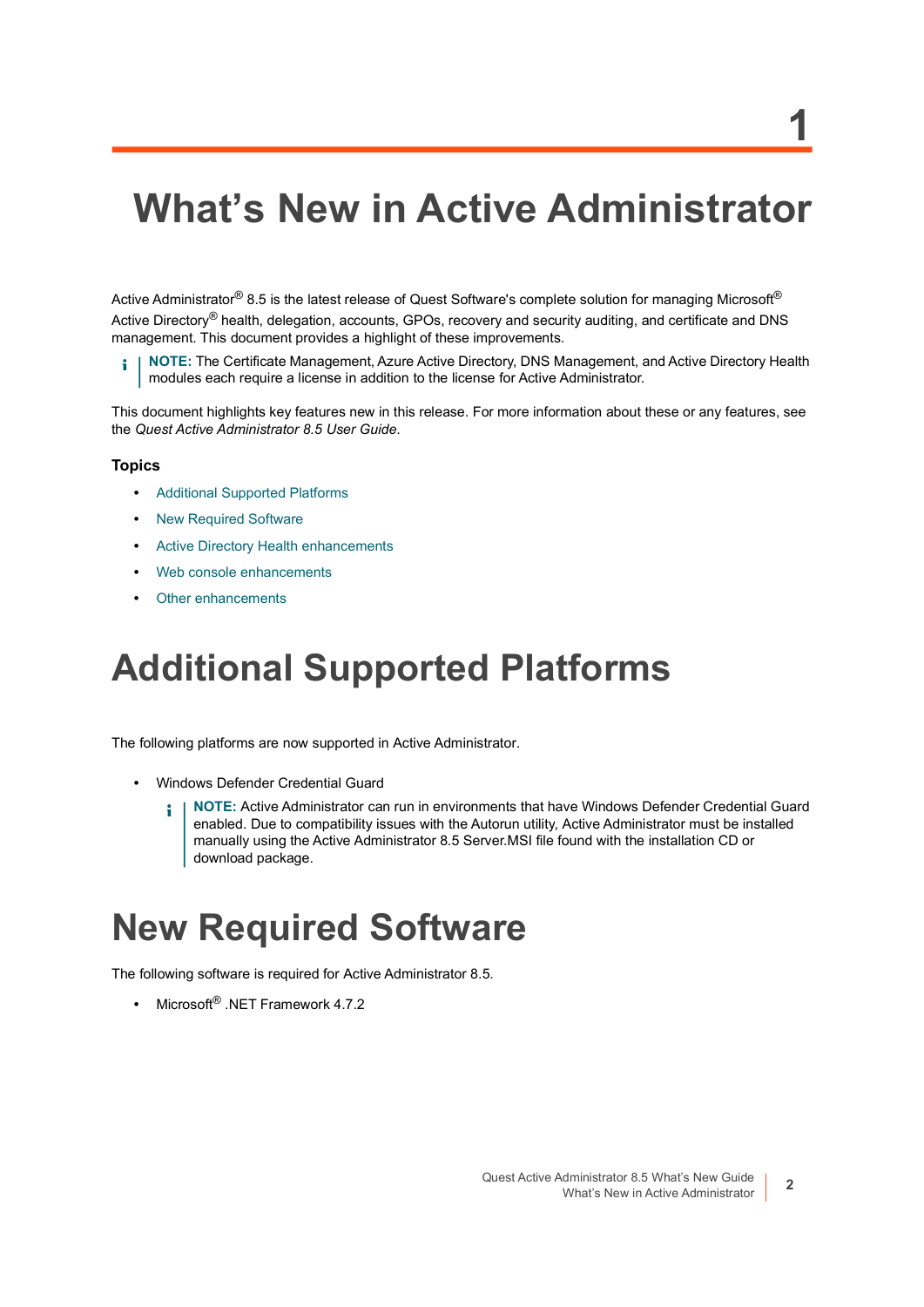# <span id="page-4-0"></span>**Active Directory Health enhancements**

## **New Options**

**• Create Notification**

Create a notification in which the selected alert should be included. Select **Active Directory Health | Alerts | Create Notification**.

**• Add to Notification**

Set the notifications in which the selected alert should be included. Select **Active Directory Health | Alerts | Add to Notification**.

**• Add Windows Event Log Alerts**

Select the event logs for which an alert should be generated. Select **Active Directory Health | Agents | Monitored Domain Controllers | Settings | Domain Controller | Event Log**.

**• Manually install Active Directory Health Analyzer agents**

Install the Active Directory Health Analyzer agents into a pool or onto domain controllers manually. Copy **C:\Program Files\Quest\ActivAdministrator\Server\SLAgent\DAAgent** to **C:\Windows** and use **Setup.exe -help** to see the usage details of the available parameters.

# <span id="page-4-1"></span>**Web console enhancements**

## **New Options**

#### **• Display Active Alert Details**

Selecting an active alert now displays the details of that alert below the list of alerts. Select **Active Directory Health Dashboard | Active Alerts.**

**• Purge Health Check History**

Added the ability to purge Active Directory Health Check history that is older than a specified number of days. Select **Monitor | Active Directory Health Check | Purge Health Check History**.

## **New Reports**

**• Authentications - Average Number of Kerberos and NTLM Requests for Authentication by DC Hourly or Daily**

This report displays the average number of Kerberos and Windows NT LAN Manager (NTLM) authentication requests being processed per test for a given domain controller and time period. All dates are in Coordinated Universal Time (UTC). **Report | Active Directory Health | Authentications - Average Number of Kerberos and NTLM Requests for Authentication by DC Hourly or Daily**.

**• Directory Changes Report**

This report displays the average number of directory change requests being processed for a given domain controller and time period. All dates are in Coordinated Universal Time (UTC). Select **Report | Active Directory Health | Directory Changes Report**.

**• DNS Query Time Report**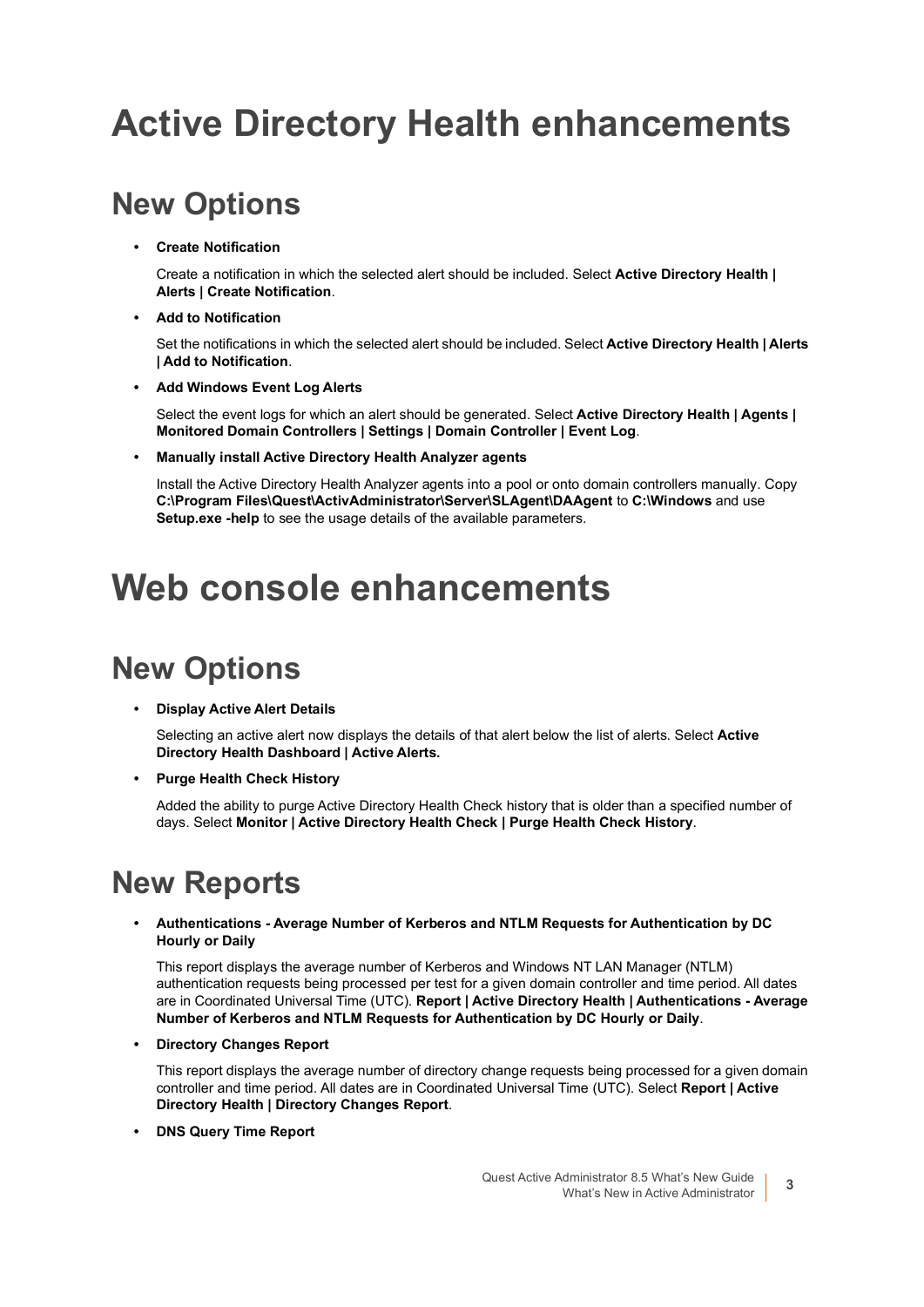This report displays the responsiveness of the DNS servers used by the domain controllers. Select **Report | Active Directory Health | DNS Query Time Report**.

**• Object Type Summary**

This report shows the count of the objects by type in specified Active Directory path. Select **Report | Security | Object Type Summary**.

**• Page Faults - Top N DCs** 

This report displays the Top N domain controllers that have the biggest average number of pages faulted per second in the specified period of time. Select **Report | Active Directory Health | Page Faults - Top N DCs**.

**• Top N Lowest free disk space on the selected DC In Last Week, Month**

This report displays the Top N domain controllers that are running out of disk space on the drive that hosts the directory service database. Select **Report | Active Directory Health | Top N Lowest free disk space on the selected DC In Last Week, Month**.

# <span id="page-5-0"></span>**Other enhancements**

# **PowerShell**

### **ActiveAdministrator Module**

You can now manage Active Administrator active templates and delegations using the Windows PowerShell interface. To open the PowerShell Console with the ActiveAdministrator module imported, select **Settings | AA PowerShell Console**. To display all cmdlets in the module, use **Get-Command -Module ActiveAdministrator**.

# **Auditing and Alerting**

### **Excluding accounts from auditing**

You can now select the accounts for which events will be excluded from auditing. Select **Auditing & Alerting** | **Event Definitions | Exclude Accounts**.

## **Certificates**

### **Group Support**

When managing certificates, there is now an option to select a group containing the computers to be monitored. You can include nested groups or monitor groups for added or removed computers. Select **Certificates | Certificate Management | Computers | Add | Select Group**.

The option to view Monitored Organizational Units has been changed to Monitored Objects and now includes Groups. Select **Certificates | Certificate Management | More | Monitored Objects**.

### **Purging Certificate Authority Backups**

When managing certificates, there are new options related to purging Certificate Authority Backups.

**•** Clear History - facilitates clearing the history of the Certificate Authority Backups that have been purged. Select **Certificates | Certificate Authority | Clear History**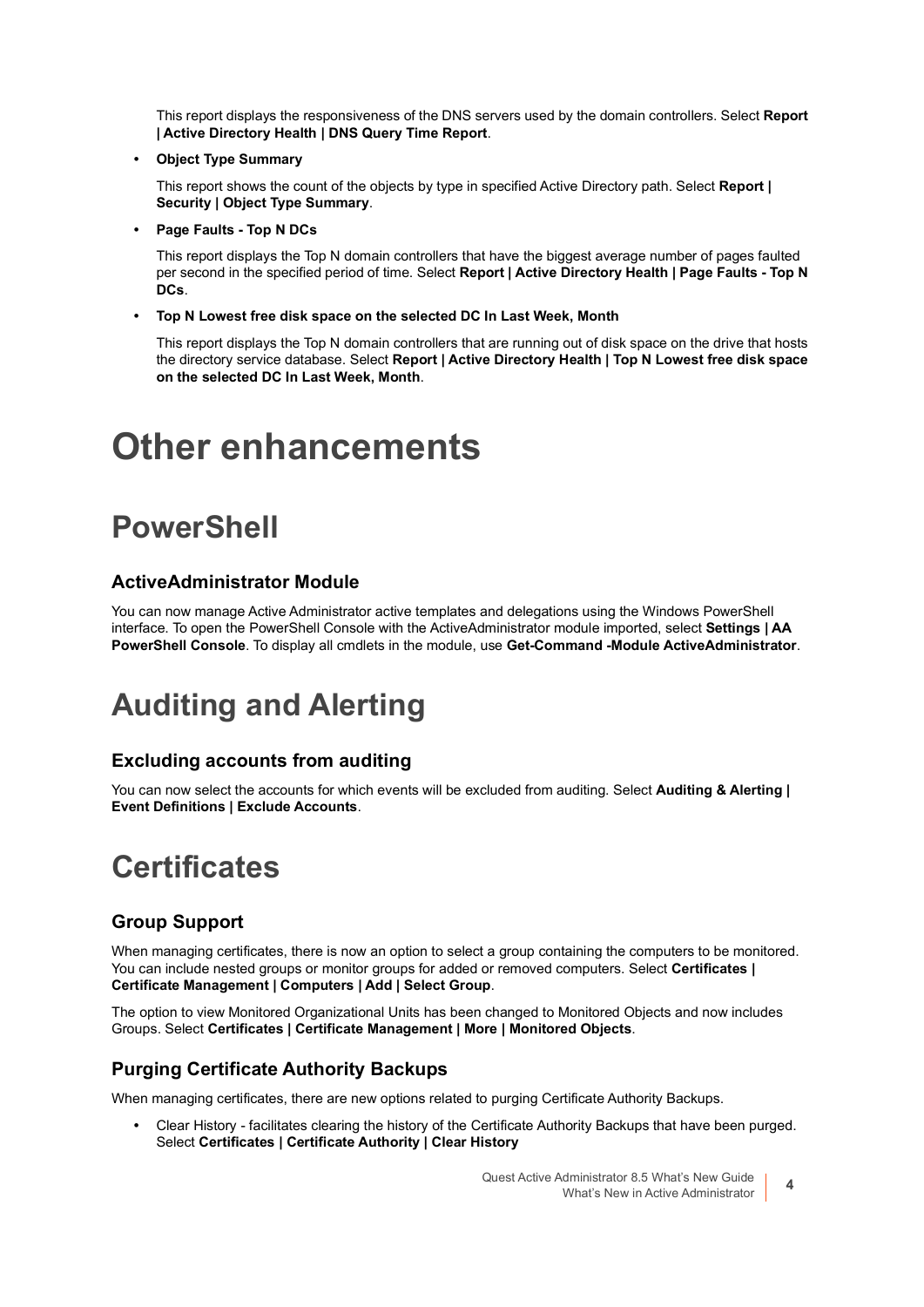- **•** Schedule Certificate Authority Backup Purge facilitates scheduling the purge of Certificate Authority Backups. Select **Certificates | Certificate Authority | Schedule**
- **•** Purge Certificate Authority Backup Now facilitates the immediate purge of Certificate Authority Backups. Select **Certificates | Certificate Authority | Schedule | Purge Now**

# **Group Policy**

#### **Schedule GPO Backup Purge**

You can now schedule the purge of GPO backups. Select **Group Policy | GPO Backup | Schedule Purge**.

# **Security and Delegation**

### **Smart Card Logon Required**

The All Users view now contains the option to display a column indicating when Smart Card Logon Required is set. This column is displayed by default. Select **Security & Delegation | Security | View | All Users | Columns | Smart Card Logon Required**.

The All Users view now contains the option to filter the results based on whether or not Smart Card Logon Required is set. Select **Security & Delegation | Security | View | All Users | Filters | Time | Smart Card Logon Required**.

### **Copy an Active Template**

You can now make a copy of the selected active template and choose the category to which the copy should belong. Select **Security & Delegation | Active Templates | Copy**.

### **Add Exclusions for Change Your Password Reminders**

You can now exclude password reminders by domain with the following options.

- **•** Exclude Organization Unit
- **•** Exclude Users and Groups
- **•** Exclude user account if it is enabled/disabled
- **•** Starts with <condition> (applies to user and computer objects only)
- **•** Ends with <condition> (applies to user and computer objects only)
- **•** Exclude user accounts with less than X days before their password expires
- **•** Exclude user accounts with more than X days before their password expires

Select **Security & Delegation | Password Reminder | Exclusions**.

## **Server Manager**

#### **Security Manager**

The Server Manager now contains a Security Manager where you can manage the passphrase, file security, and database security. Open **AA Server Manager** and select **Security Manager | Manage**.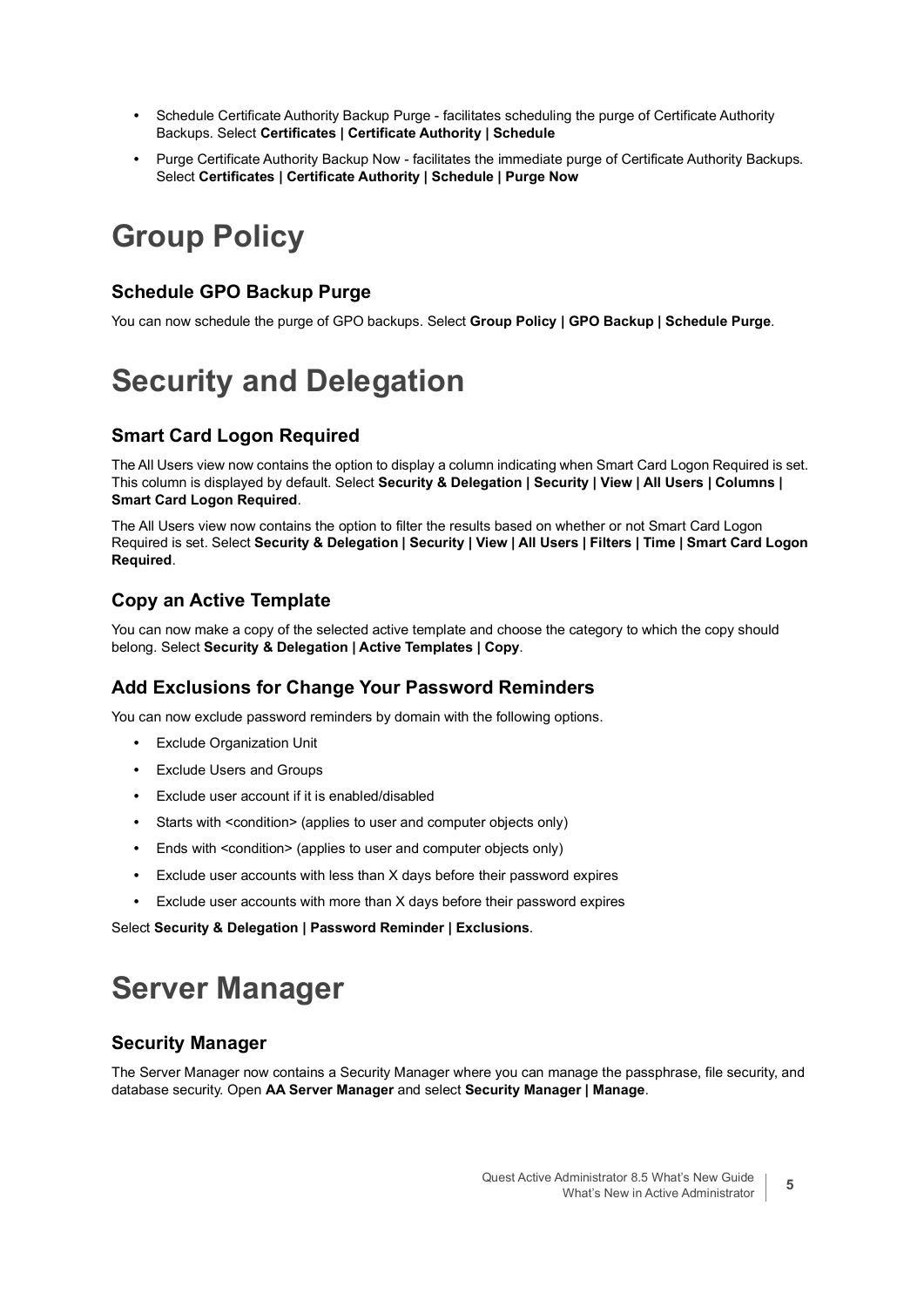### **SQL Full-Text Search Status Indicator**

When SQL Full-Text Search is enabled, it now shows the current index status. Clicking on the index status will update it. Open **AA Server Manager** and see **SQL Full-Text Search**.

#### **Support Windows Authentication**

Web Server Configuration now contains an option to Enable Windows Authentication for the web login. To support Smart Card Authentication, you must enable Windows Authentication and use the Microsoft Edge browser when logging into the Active Administrator Web Console. Open **AA Server Manager** and select **Web Server Configuration | Enable Windows Authentication**.

## **Installation and Upgrade**

The Active Administrator for Azure Active Directory module has been removed from the Active Administrator Console and the Active Administrator Web Console.

The default TCPConnectionPoolingEnabled value for deployed AD Health agents is now maintained during upgrades. The default value is now True.

The Active Administrator share is now created with Authenticated Users permissions instead of Everyone - Full Control permissions. You can modify the permissions of the share to only allow access to the service accounts used by Active Administrator services and by the users who run the Active Administrator console.

# **Configuration Wizard**

When creating a new archive database, the default database and log size will now be based on the size of the SQL Server System Database model. Previously, the default database and log size was 50MB.